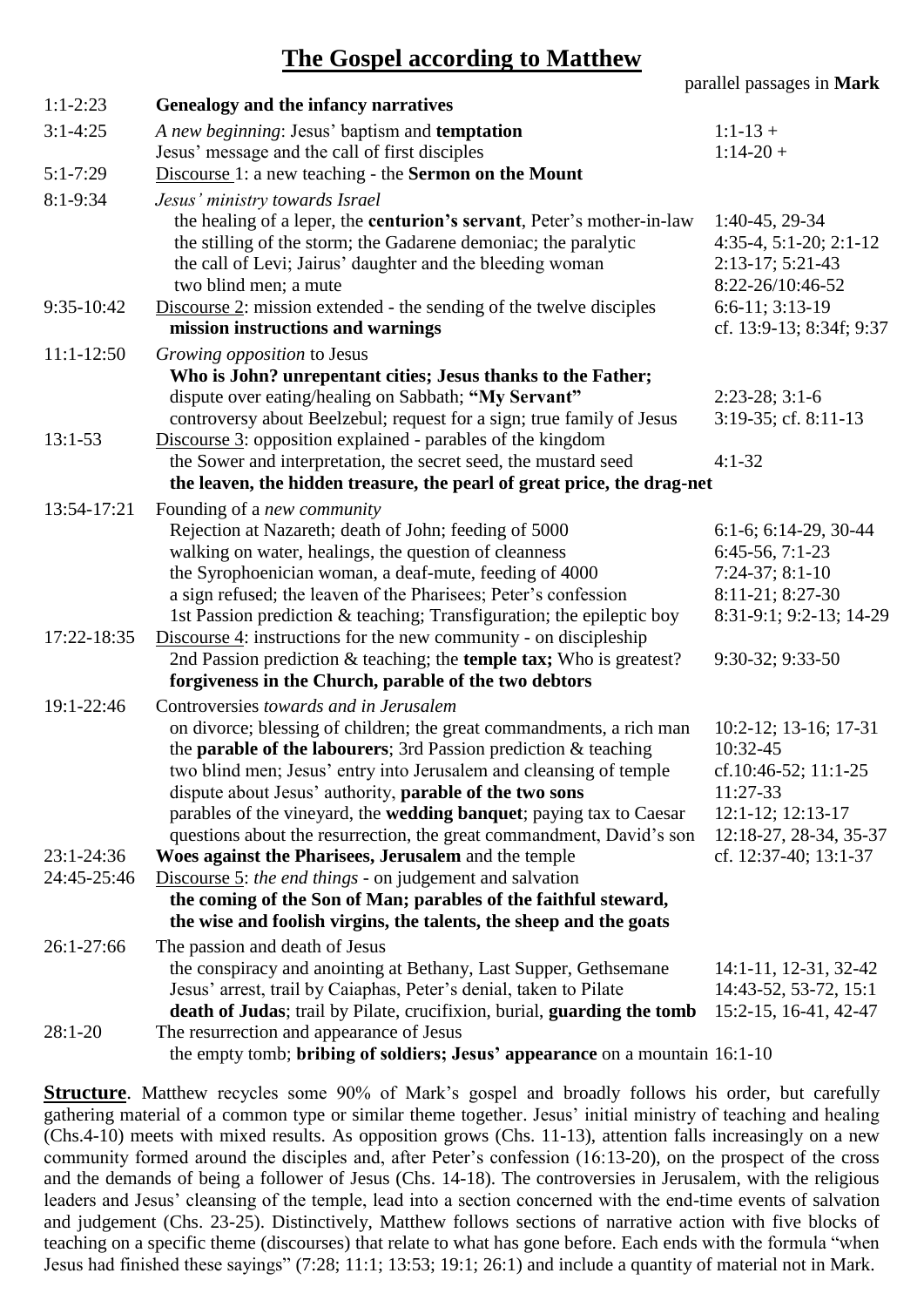**One born king of the Jews.** Matthew is generally recognised as the most "Jewish" of the gospels. In a Genesis style narrative, he gives the genealogy  $(1:1-17)$  and an account of the miraculous/divine origin (1:18-25, esp. vv. 18, 20) of the one who is introduced as "King of the Jews"/Messiah (1:1, 17, 18; 2:2, 4) and the fulfilment of prophecy (1:22f; 2:6; 15, 17, 23). This "Son of David" (cf. 1:1; 9:27; 15:22; 20:30-1; 21:9, 15) is shown to be descended from King David (cf. 1:6, 20) and born in David's city (2:1). He recapitulates Israel's time in Egypt (2:13-15), yet his genealogy includes four women with Gentile connections (1:3, 5, 6), he is worshipped by foreign kings (2:1-12) and will ultimately be a light to all nations (28:19), fulfilling the heritage of Abraham (1:1). His name, Jesus, means "God saves" (2:21). As such the presence of God is very much disclosed in him (1:23, cf. 28:20) rather than being kept hidden as in Mark. In Matthew's version he is publicly revealed at his baptism as God's Son (3:17; cp. Mk 1:11), is explicitly tempted (4:3, 6) and acclaimed (16:16; cp. Mk 8:29) as such. Throughout the gospel he receives peoples' worship (2:11; 8:2; 9:18; 14:33; 15:25; 20:20; 28:9, 17).

**More than another Moses.** Like Moses, Jesus escapes from an evil king intent on slaughtering babies (2:16-18; cp. Exod 1:15-2:10). He faces forty day-years of testing in the wilderness (4:1-10; cp. Deut 8:2), answering the Devil with "Moses'" words from Deuteronomy (4:4 = Deut 8:3; 4:7 = Deut 6:16; 4:10  $=$  Deut 6:13). Like Moses, he teaches from a mountain (5:1; cp. Exod 19:20; See also 24:3 and 28:16-20) and gives five sermons (discourses) echoing the five books of the Pentateuch ascribed to Moses. But he goes to live in Capernaum (4:13) to fulfil the promise that the Gentiles will also come to the light in him (4:14-16; cf. 28:20). Matthew makes explicit the fact that this new Teacher is a fulfilment of the OT scriptures (1:22f; 2:15; 2:17f; 2:23; 4:14-16; 8:17; 12:17-21; 13:35; 21:4f; 27:9f) and of "the law and the prophets" (5:17-20; cf. 7:12); he gives a new interpretation of the law (5:21-48). Oddly only Jesus' opponents call him "teacher" (8:19; 9:11; 12:38; 17:24; 19:16; 22:16, 24, 36). Those who call upon him use the title "Lord" – the designation used in the Bible for God  $(8:2, 6, 8, 21; 25; 9:28; 14:28, 30; 15:22,$ 25, 27; 16:22; 17:4, 15; 18:21; 20:30, 31, 33; 26:22). Matthew also removes Mark's references to Jesus' human feelings (Mk 1:41; 3:5; 8:12; 10:14, 21), his inability to do miracles in Nazareth (Mk 6:6, cp. Mt 13:58) and his questions which might imply his lack of knowledge (Mk 5:9, 30; 6:38; 9:12, 16, 21, 33; 10:3; 14:14).

**The new teaching.** Although the five discourses include some sayings of Jesus from Mark (and Luke), they represent distinctive Matthean constructions. The central discourse, the parables of the kingdom (Ch.13), concludes with the acceptance or rejection of Jesus (13:51-58) and becomes kind of turning point in the narrative. Addressed to the disciples, much of the teaching is relevant to the life of the Church. The Sermon on the Mount (chs.5-7) emphasises the new law of Jesus (5:1-48), the practice of prayer, fasting and alms-giving (6:1-18), and the importance of trusting God and obeying Jesus' words (6:19-7:27). The Mission charge (Ch.10) instructs Jesus' followers to continue his work and warns of the opposition and persecution they will meet on the way. The parables (Ch.13) speak of the hidden growth of God's kingdom and the divisions it brings. Ch.18 offers guidance on the ethics of the community, which is to be marked by humility (18:1-5), care for others (18:6-14), discipline (18:15-20) and forgiveness (18:21-35). The final discourse sets down a sequence of woes against the Jewish leaders (Ch.23) and describes the events of the End, which bring judgement and salvation through the coming of the King (Chs. 24-25).

**The new community.** A key theme in Matthew (referred to some 22 times) is the OT/rabbinical idea of "righteousness", which is something to be sought, striven for and practised (e.g. 5:6, 10, 20; 6:33) and the heritage into which Jesus is born (1:19; 3:15). It involves love of neighbour (7:12; cf. 22:34-40), mercy (9:13; 12:7) and devotion to (5:16; 6:1-18) and trust in "the Father" (6:25-32; 7:7-11; 10:28-31). The destiny of those whose righteous "exceeds that of the scribes and Pharisees" (5:20) is the "kingdom of heaven" (a phrase preferred to Mark's "kingdom of God"). The kingdom is proclaimed by John the Baptist (3:2), by Jesus (4:17) and by the disciples (10:7). It is a reality to be prayed for and sought (6:10, 33; 13:44-46), which is present (12:28) and growing in the midst (13:24-33) where the Son of Man will reign in power (13:37-43; 25:31-46). Because of their reaction to Jesus the kingdom is being taken away from Israel (21:43) and handed over to the Church as the successor of the disciples and built upon Peter "the Rock" (16:18-19). (Note Matthew's unique use of *ecclesia* to describe this new community: 16:18; 18:17). Despite their "little faith" (6:30; 8:26; 14:30f; 16:8; 17:20) and betrayals of Jesus at the end